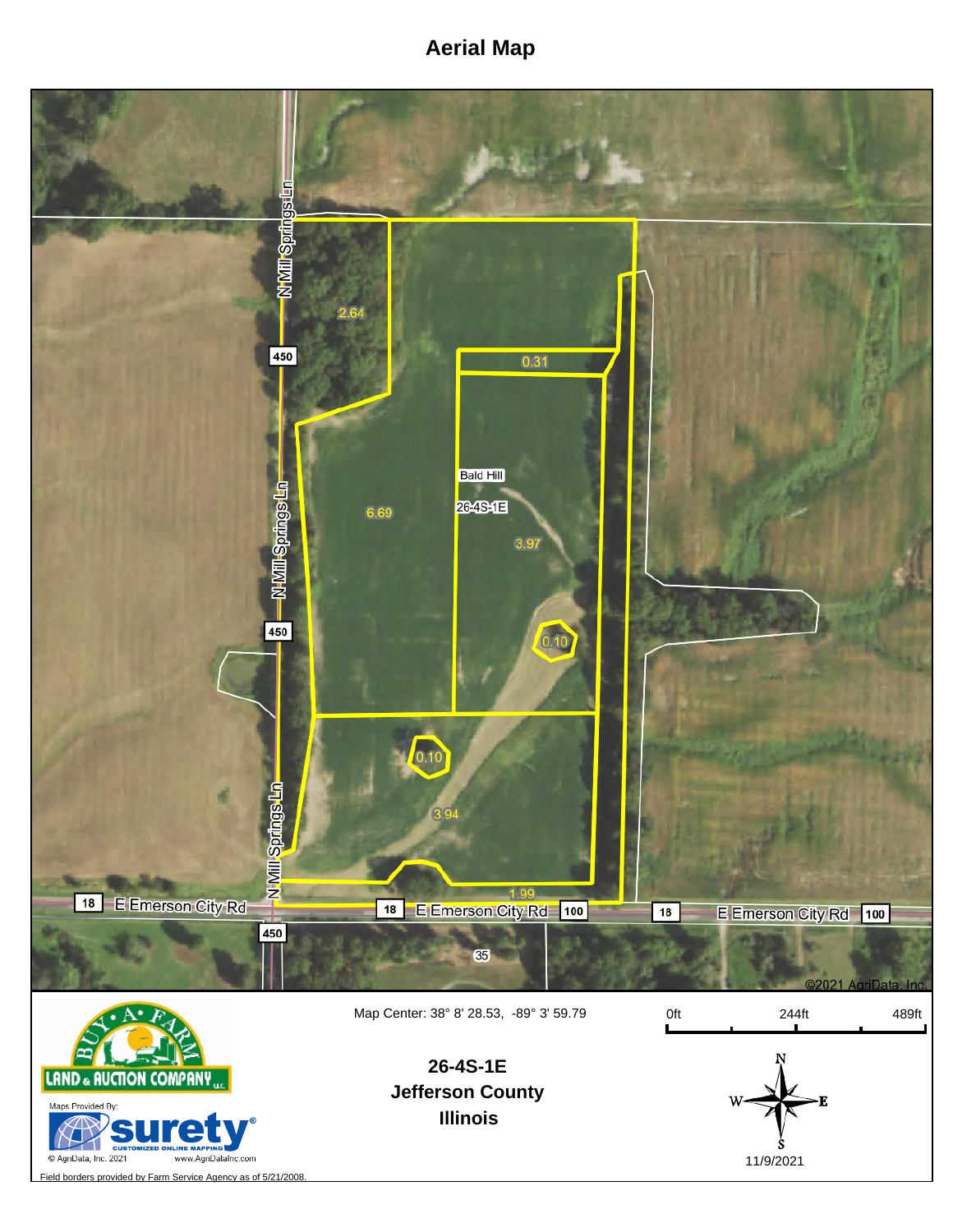**Soils Map**



| Area Symbol: IL081, Soil Area Version: 13 |                  |  |  |  |  |
|-------------------------------------------|------------------|--|--|--|--|
| Code                                      | Soil Description |  |  |  |  |

| l Code             | Soil Description                                                          | Acres               | l Percent<br>of field | Corn<br>Bu/A | Soybeans<br>Bu/A | Wheat<br>Bu/A | Grass-legume e<br>hay, T/A | Crop productivity index for optimum<br>management |
|--------------------|---------------------------------------------------------------------------|---------------------|-----------------------|--------------|------------------|---------------|----------------------------|---------------------------------------------------|
| 13A                | Bluford silt loam, 0 to 2 percent slopes                                  |                     | 46.9%                 | 136          | 44               | 55            | 3.39                       | 101                                               |
| $**$ 5C3           | Blair silty clay loam, 5 to 10 percent slopes, severely<br>eroded         |                     | 20.5%<br>3.05         | **102        | $**33.$          | $**41$        | $*3.25$                    | $**77$                                            |
| <sup>**</sup> 13B2 | Bluford silt loam, 2 to 5 percent slopes, eroded                          | 2.80                | $18.8\%$              | $**129$      | $**42$           | $*$ 52        | $**3.22$                   | **96                                              |
| <sup>**</sup> 14B  | Ava silt loam, 2 to 5 percent slopes                                      | $1.15$ <sup>1</sup> | 7.7%                  | $**134$      | $**44$           | $*$ 54        | 0.00                       | **99                                              |
| **927D3            | Blair-Atlas silty clay loams, 10 to 18 percent slopes,<br>severely eroded | 0.92                | $6.2\%$               | $*$ 90       | $**30$           | $*36$         | $**2.79$                   | **68                                              |
|                    | <b>Weighted Average  </b>                                                 | 124.7               | 40.5                  | 50.3         | 3.03             | 93            |                            |                                                   |

**Table: Optimum Crop Productivity Ratings for Illinois Soil by K.R. Olson and J.M. Lang, Office of Research, ACES, University of Illinois at Champaign-Urbana.** Version: 1/2/2012 Amended Table S2 B811

Crop yields and productivity indices for optimum management (B811) are maintained at the following NRES web site: http://soilproductivity.nres.illinois.edu/ \*\* Indexes adjusted for slope and erosion according to Bulletin 811 Table S3

**e** Soils in the well drained group were not rated for grass-legume and are shown with a zero "0".

Soils data provided by USDA and NRCS. Soils data provided by University of Illinois at Champaign-Urbana.